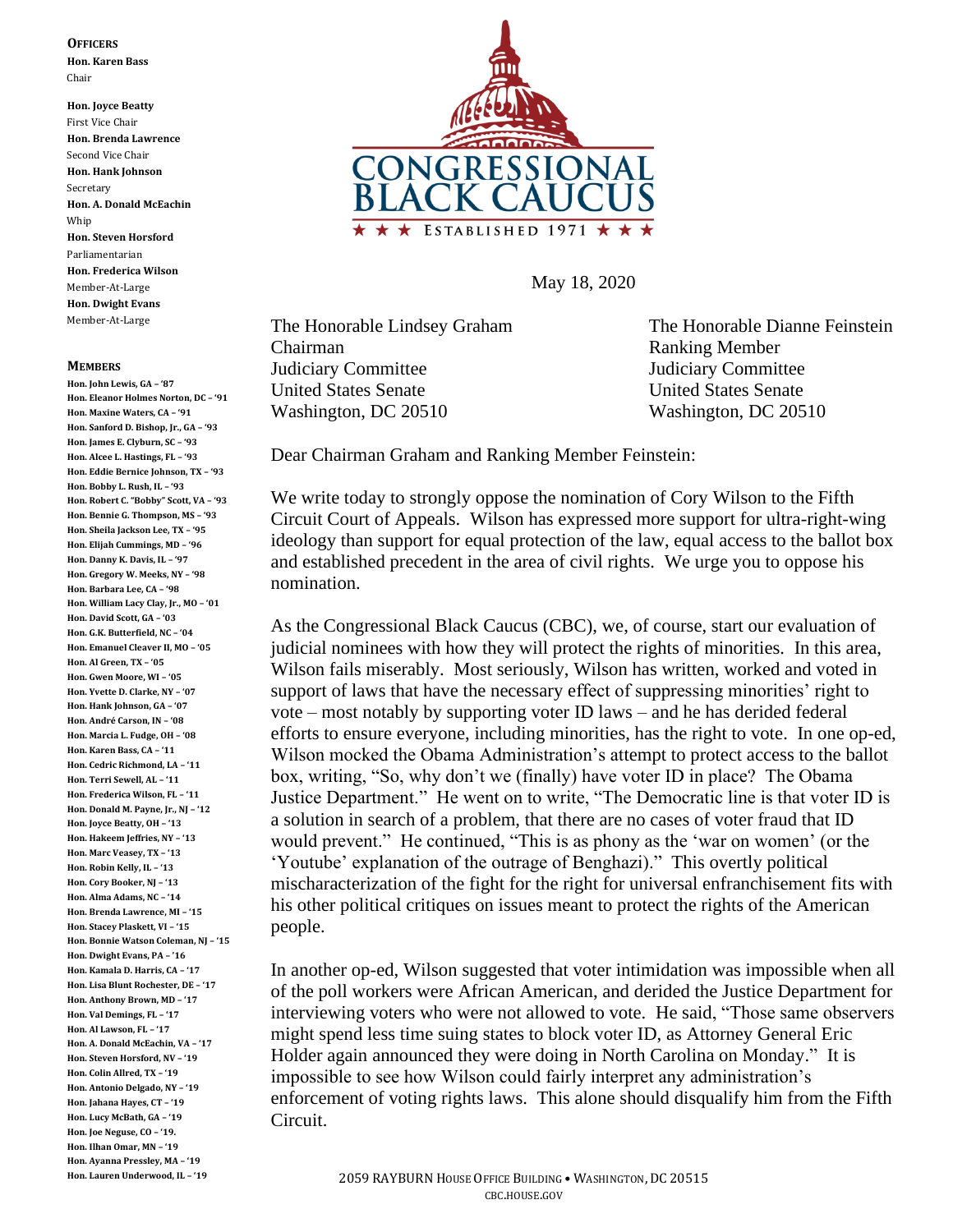Wilson has also spoken out against the rights of women, and the almost half century precedent of *Roe v*. *Wade.* While a candidate for elected office, Wilson answered affirmatively to the question, "Do you support the complete and immediate reversal of the *Roe v. Wade* and *Doe v. Bolton* decisions, thereby allowing the state legislatures and the Congress to once again protect unborn children?" He more than once has mocked the "war on women." Wilson also supported legislation that would require a woman to be told, despite a lack of medical evidence, that a fetus will experience pain. In contravention of decades of Supreme Court precedent, Wilson voted for legislation that would prohibit an abortion after a heartbeat is detected. He also voted for a bill that would prohibit abortions after 15 weeks. This bill was declared unconstitutional. Wilson continued to accost established legal precedent by writing, "Forty years on, we still live under Roe v. Wade, the result of a liberal activist court." Wilson also signed onto an amicus brief in *Whole Woman's Health v. Hellerstedt*, claiming Texas' abortion restrictions were constitutional. The Supreme Court disagreed and overturned the restrictions. Again, it is difficult to see how Wilson will uphold decades of decisions on women's rights with this history.

LGBTQ individuals have also fallen under Wilson's criticism, especially as he has written in opposition to same-sex marriage. In one article, Wilson criticized President Obama's support for marriage equality, writing that "it is a cynical flip-flop, at that. Obama came out of the closet for gay marriage for another reason: It represents another attempt to change the subject from the economy, runaway spending and ballooning government." He went on to expound upon his political extremism by writing, "Like the imagined 'war on women' and Bain Capital, gay marriage is a pander to liberal interest groups and an attempt to cast Republicans as intolerant, uncaring and even bigoted." Perhaps most importantly, as it shows a glimpse into how he might rule as an appellate judge, Wilson wrote, "And, by re-electing Obama, who could then appoint two or three more Supreme Court justices, the [radical left] may well achieve redefinition of marriage by judicial decree." Again, politics appear to trump constitutional precedent and theory for Wilson. He also wrote, "Twenty years ago, when I was starting at Yale Law School, I first encountered liberal 'political correctness.' At the time, the idea of homosexual marriage was so beyond seriousness that I thought it could never happen. I soon came to see that 'tolerance,' as that term is used by liberals, really means zero tolerance for traditional, religious or conservative views. The culture warriors on the left demand unconditional surrender." Indeed, we believe that all courts should follow the Constitution, which guarantees the right to marriage equality. It is difficult to see how Wilson would be able to abandon his political ideology and follow that precedent.

While a member of the Mississippi legislature, Wilson voted in support of an extremist resolution opposing marriage equality, sex outside of marriage and transgender rights. The resolution allows businesses to discriminate against LGBTQ individuals. This law was declared unconstitutional in federal district court, before the decision was reversed on standing grounds. This again demonstrates Wilson's belief that his rightwing ideology should be upheld over constitutional norms, a position unacceptable for a federal judge.

Wilson has also decried the Affordable Care Act, which is essential for African Americans, and even continued to denounce it as unconstitutional after it was upheld by the Supreme Court, again showing his belief that his political beliefs should trump the law. Even after the Affordable Care Act's individual mandate was declared constitutional by the Supreme Court, Wilson wrote that it was "perverse" and "illegitimate."

It should be clear that if Wilson is confirmed, he would not support and uphold laws that support inclusion, diversity, equal rights and protection, and other long upheld civil right protections so important to all Americans, but especially to African Americans. We strongly urge you to reject this nominee, who shows that his politics will trump long-held precedent.